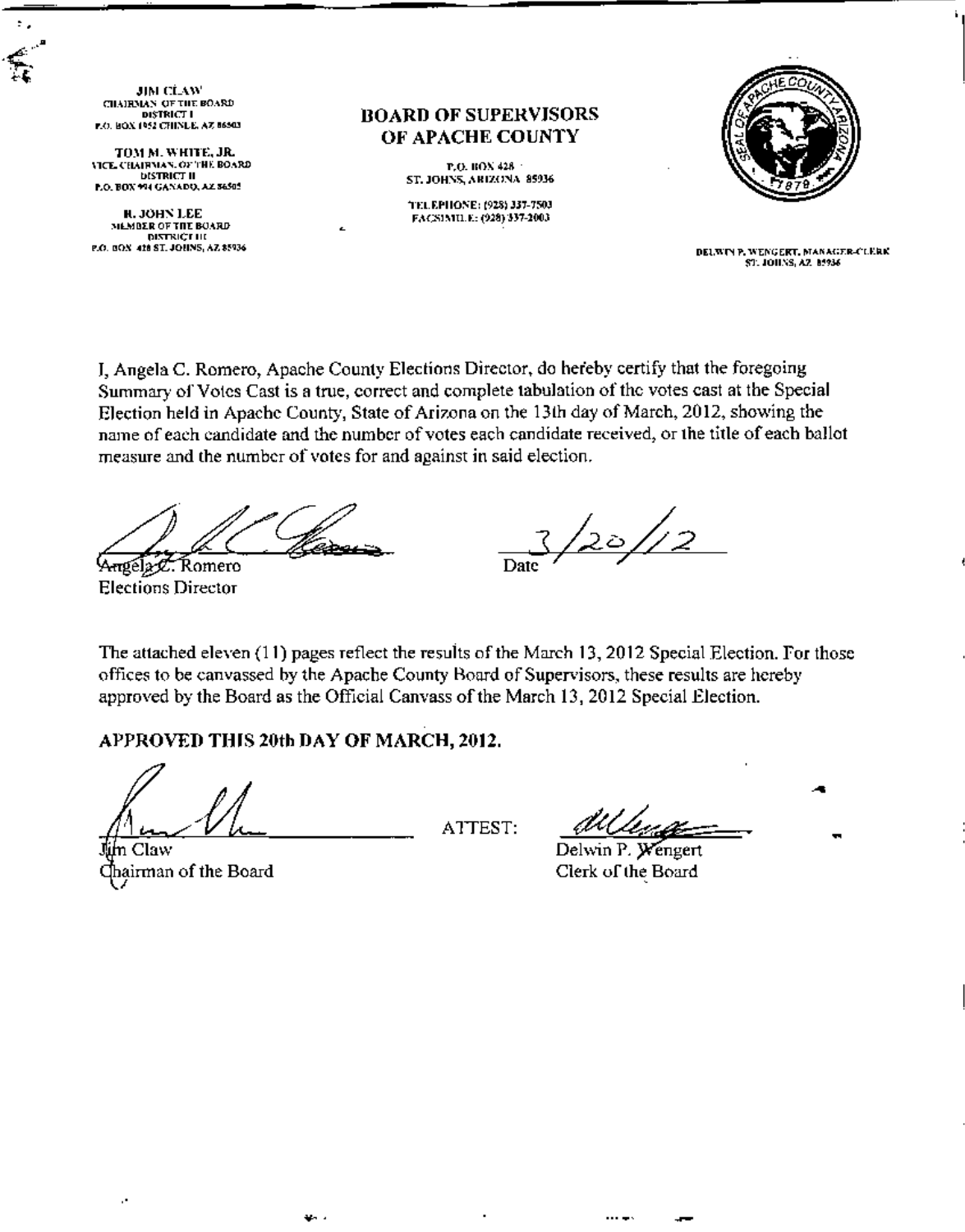|                                                 | <b>Election Summary Report</b>                         | Date:03/14/12<br>Time:08:22:21 |
|-------------------------------------------------|--------------------------------------------------------|--------------------------------|
|                                                 | 2012 March Special Election                            | Page:1 of 1                    |
|                                                 | Summary For Jurisdiction Wide, All Counters, All Races |                                |
|                                                 | OFFICIAL RESULTS                                       |                                |
| Registered Voters 3485 - Cards Cast 1662 47.69% | Num, Report Precinct 2 - Num, Reporting 2              | 100.00%                        |
| Town of Eagar Mayor                             | Total                                                  |                                |
| Number of Precincts                             |                                                        |                                |
| Precincts Reporting                             |                                                        | 1.100.0%                       |
| <b>Times Counted</b><br>Total Votes             | 1249/2534                                              | 49.3 %                         |
| COX, KARALEA WILTBAN                            | 1237                                                   |                                |
| HAMBLIN, BRYCE                                  | 358                                                    | 28.94%                         |
| HOLAWAY, KIM                                    | 403<br>473                                             | 32.58%<br>38.24%               |
| Write-in Votes                                  | 3                                                      | 0.24%                          |
|                                                 |                                                        |                                |
| Town of Eagar Council Member                    |                                                        |                                |
|                                                 | Total                                                  |                                |
| Number of Precincts                             |                                                        |                                |
| Precincts Reporting<br><b>Times Counted</b>     |                                                        | 100.0 %                        |
| <b>Total Votes</b>                              | 1249/2534<br>2292                                      | 49.3 %                         |
| BROWNING, E. ALLEN                              | 452                                                    | 19.72%                         |
| FINCH, GARY                                     | 358                                                    | 15.62%                         |
| HAMBLIN, COWEN                                  | 436                                                    | 19.02%                         |
| HAWS, ROBERT                                    | $\blacksquare$                                         | 4.84%                          |
| MCNEILL, WINSLOW                                | 496.                                                   | 21.64%                         |
| PHELPS, JOHN O.                                 | 430                                                    | 18.76%                         |
| Write-in Votes                                  | 9                                                      | 0.39%                          |
|                                                 |                                                        |                                |
| Town of Springerville Mayor                     | Total                                                  |                                |
| Number of Precincts                             |                                                        |                                |
| Precincts Reporting                             |                                                        | $100.0 \%$                     |
| Times Counted                                   | 413/951                                                | 43.4 %                         |
| Total Votes                                     | 409                                                    |                                |
| NEDROW, MARY                                    | 251<br>٠                                               | 61.37%                         |
| THEBEAU, RONALD                                 | 157                                                    | 38.39%                         |
| Write-in Votes                                  |                                                        | 0.24%                          |
| Town of Springerville Council Member            |                                                        |                                |
|                                                 | <b>Total</b>                                           |                                |
| Number of Precincts                             |                                                        |                                |
| Precincts Reporting                             |                                                        | 100.0 %                        |
| <b>Times Counted</b>                            | 413/951                                                | 43.4 %                         |
| <b>Total Votes</b>                              | 631                                                    |                                |
| <b>CHRISTENSEN, STEVE</b>                       | 158                                                    | 25.04%                         |
| DAVIS, RICHARD                                  | 314                                                    | 49.76%                         |
| WILKINS, PHELPS                                 | 157                                                    | 24.88%                         |
| Write-in Votes<br><b>STATISTICS</b>             | 2                                                      | 0.32%                          |

 $\overline{a}$ 

**COLLA** 

 $\overline{\phantom{a}}$ 

ंद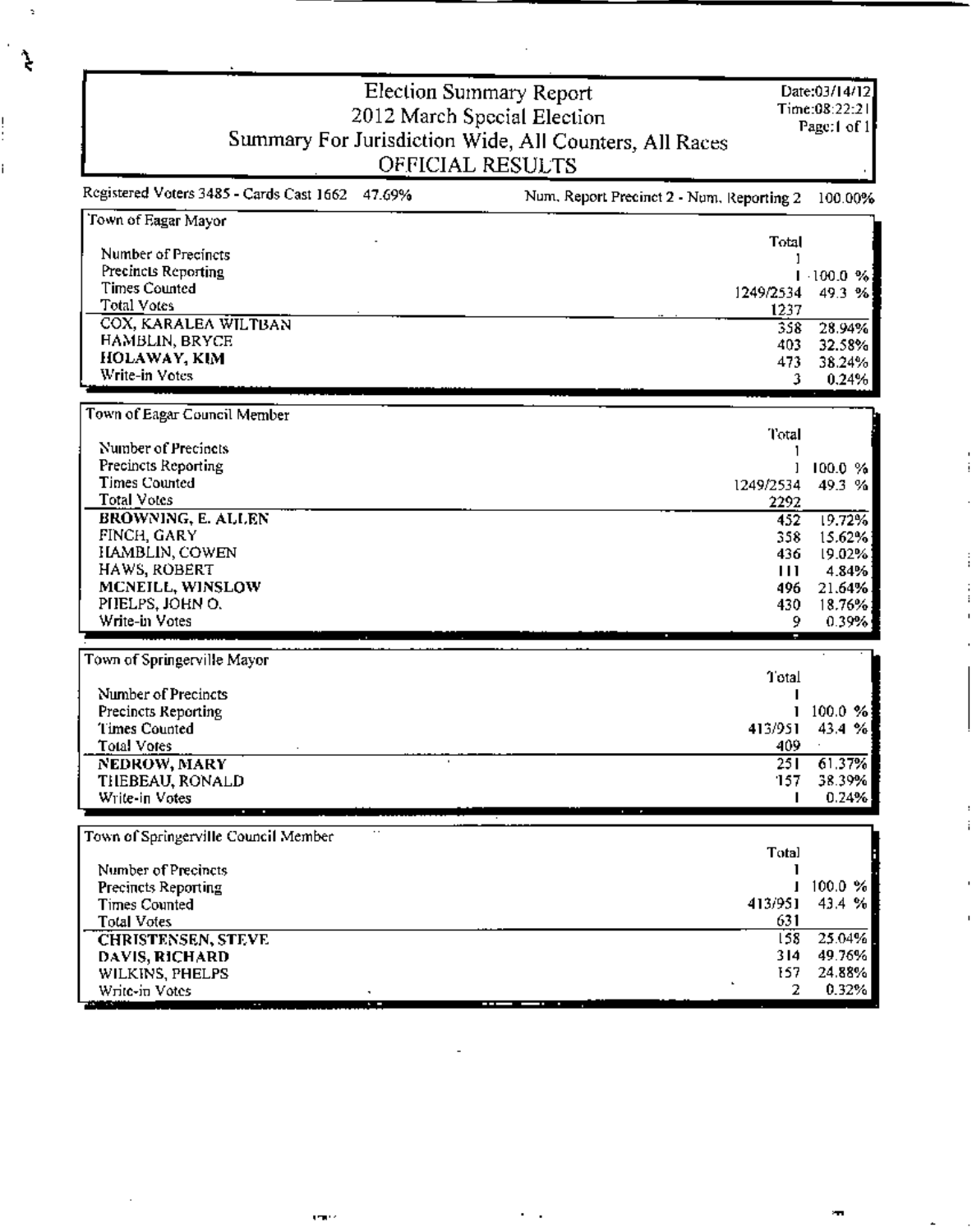|                                                                                                                                                     | Statement of Votes Cast<br>2012 March Special Election<br>SOVC For Jurisdiction Wide, All Counters, All Races<br>OFFICIAL RESULTS |                                    |                            |  |  |
|-----------------------------------------------------------------------------------------------------------------------------------------------------|-----------------------------------------------------------------------------------------------------------------------------------|------------------------------------|----------------------------|--|--|
|                                                                                                                                                     | Reg.<br>Voters                                                                                                                    | <b>TURN OUT</b><br>l Cards<br>Cast | l‰<br>Tumout               |  |  |
| Jurisdiction Wide<br>TOWN OF EAGAR - Prec #(s): 16.2 / 17.2 / 59.1 / 59.3 / 59.5<br>TOWN OF SPRINGER VILLE - Pree #(s): 17.3 / 59.4 / 70 2<br>Total | 2534<br>951<br>1485                                                                                                               | 1249.<br>413<br>1662.              | 49.29%<br>43.43%<br>47.69% |  |  |

 $\bar{1}$ 

 $\ddot{\phantom{a}}$ 

 $\blacksquare$ 

J.

 $\overline{a}$ 

÷,

 $\overline{\phantom{a}}$ 

 $\ddot{\phantom{a}}$ 

J.

 $\mathcal{A}$ 

 $\mathcal{C}$ 

 $\ddot{\phantom{a}}$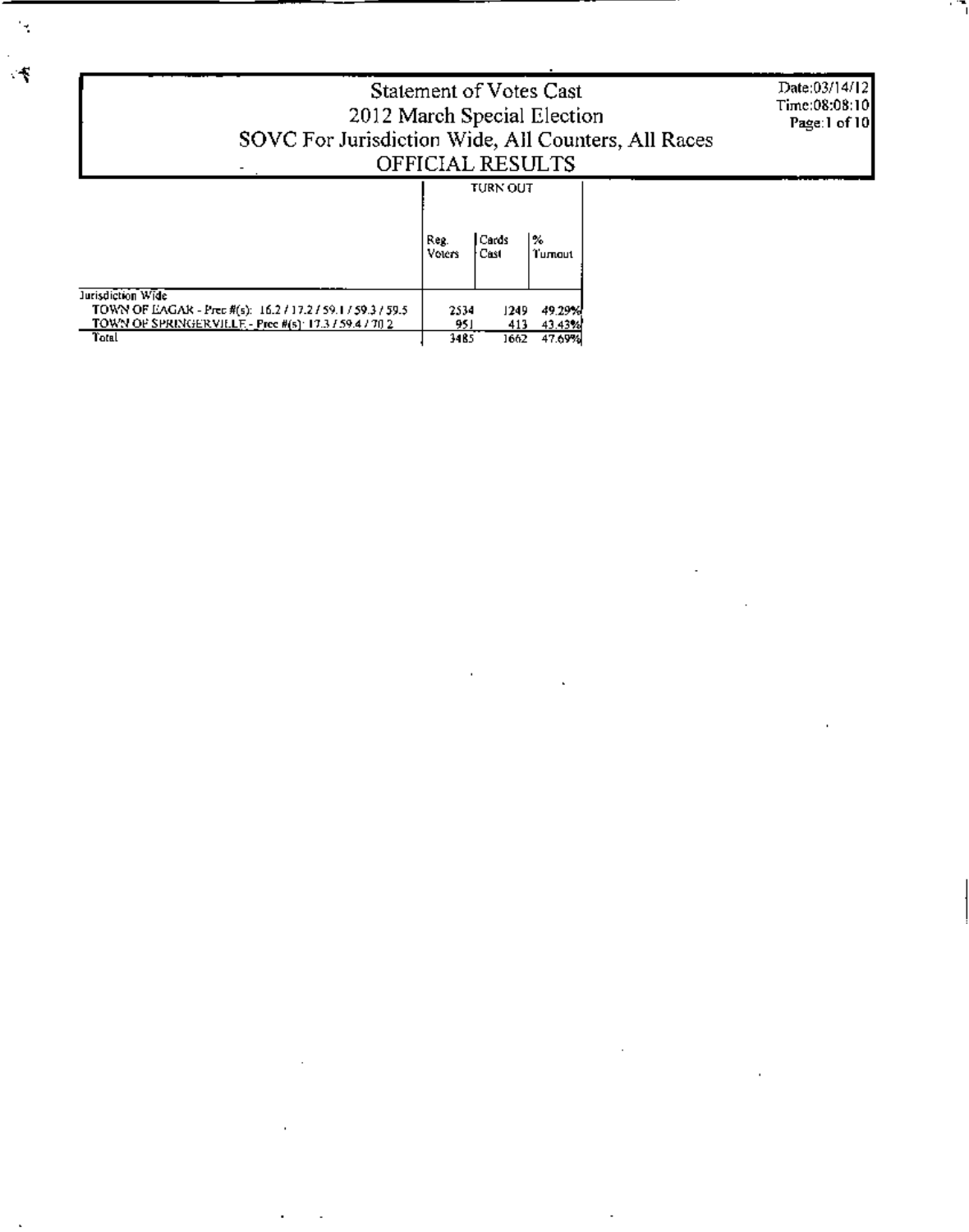| Statement of Votes Cast<br>2012 March Special Election<br>SOVC For Jurisdiction Wide, All Counters, All Races<br>OFFICIAL RESULTS                  |                |                         |                                        |                                                           |                   |        |
|----------------------------------------------------------------------------------------------------------------------------------------------------|----------------|-------------------------|----------------------------------------|-----------------------------------------------------------|-------------------|--------|
|                                                                                                                                                    | Reg.<br>Voters | <b>Times</b><br>Counted | لتنان ا' أ<br>Votes                    | Town of Eagar Mayor<br>COX, KARALEA   HAMBLIN,<br>WILTBAN | <b>HRYCE</b>      |        |
| Jarisdiction Wide<br>TOWN OF EAGAR - Prec #(s): 16.2 / 17.2 / 59.1 / 59.3 / 59.5<br>TOWN OF SPRINGERVILLE - Prec #(s): 17.3 / 59.4 / 70.2<br>Total | 2534<br>2534   | 1249.<br>1249           | . .<br>$\cdot$ $\cdot$<br>1237<br>1237 | 358 28.94%<br>358 28.94%                                  | 403<br>403 32.58% | 32.58% |

 $\epsilon_{\rm i}$ 

٠ł,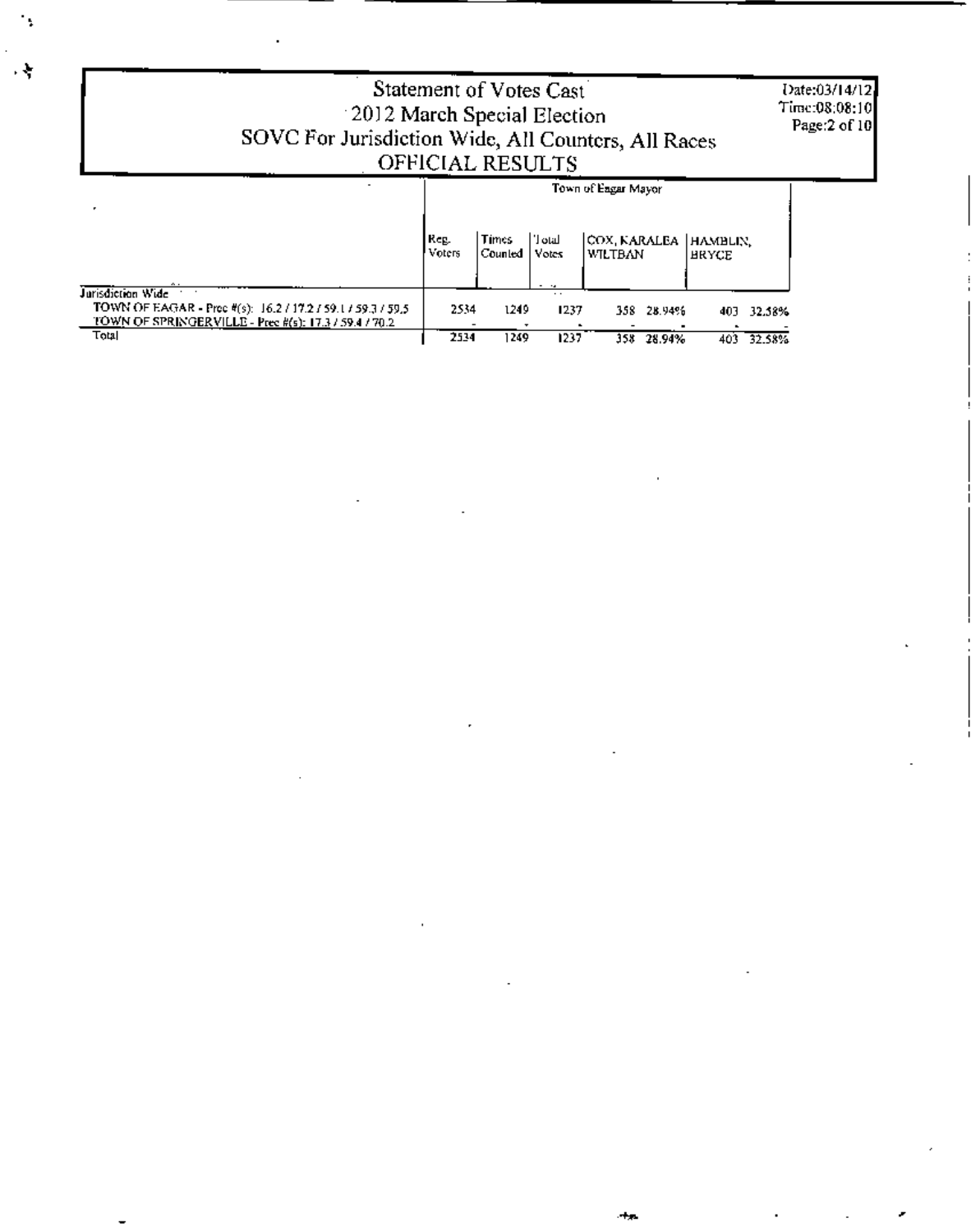| Statement of Votes Cast<br>2012 March Special Election<br>SOVC For Jurisdiction Wide, All Counters, All Races<br>OFFICIAL RESULTS                   | Date:03/14/12<br>Time;08:08:10<br>Page:3 of 10       |                |  |
|-----------------------------------------------------------------------------------------------------------------------------------------------------|------------------------------------------------------|----------------|--|
|                                                                                                                                                     | Town of Fagar Mayor<br>HOLAWAY, KIM   Write-In Votes |                |  |
| Jurisdiction Wide<br>TOWN OF EAGAR - Prec #(s): 16.2 / 17.2 / 59.1 / 59.3 / 59.5<br>TOWN OF SPRINGER VILLE - Prec #(s): 17,3 / 59.4 / 70.2<br>Total | 473.<br>38.24%<br>473<br>38.24%                      | 0.24%<br>0.24% |  |

 $\mathcal{E}^{\mathcal{C}}$ 

Ź

J,

 $\overline{a}$ 

ĸ.

 $\mathcal{L}_{\mathcal{A}}$ 

b.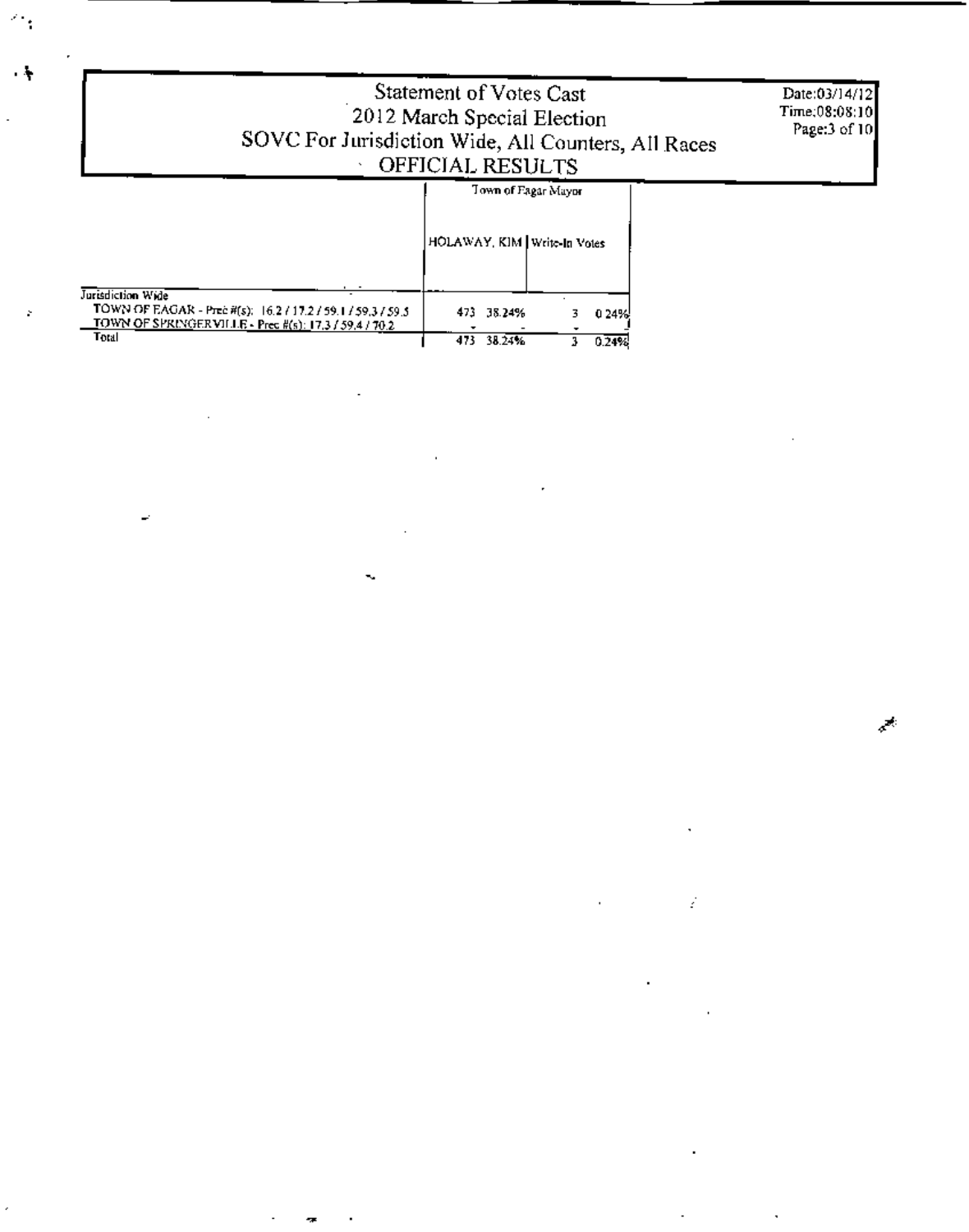|                                                                                                                                           | <b>Statement of Votes Cast</b><br>-2012 March Special Election<br>SOVC For Jurisdiction Wide, All Counters, All Races<br>OFFICIAL RESULTS |                  |                |                               |                  |                   |        | Date:03/14/12]<br>Time:08:08:10<br>Page:4 of 10 |
|-------------------------------------------------------------------------------------------------------------------------------------------|-------------------------------------------------------------------------------------------------------------------------------------------|------------------|----------------|-------------------------------|------------------|-------------------|--------|-------------------------------------------------|
|                                                                                                                                           |                                                                                                                                           |                  |                | Town of Eagar Council Member  |                  |                   |        |                                                 |
|                                                                                                                                           | Reg.<br>Volers                                                                                                                            | Times<br>Counted | Total<br>Votes | IBROWNING, E.<br><b>ALLEN</b> |                  | <b>FENCH GARY</b> |        |                                                 |
| Jurisdiction Wide<br>TOWN OF EAGAR - Proc #(s): 16.2 / 17.2 / 59.1 / 59.3 / 59.5<br>TOWN OF SPRINGERVILLE - Prec #(s): 17.3 / 59.4 / 70.2 | 2534                                                                                                                                      | 1249.            | 2292<br>2292   | 452.<br>452                   | 19.72%<br>19.72% | 358.              | 15.62% |                                                 |
| Total                                                                                                                                     | 2534                                                                                                                                      | 1249             | 15.62%<br>358. |                               |                  |                   |        |                                                 |

Â,

ιŞ.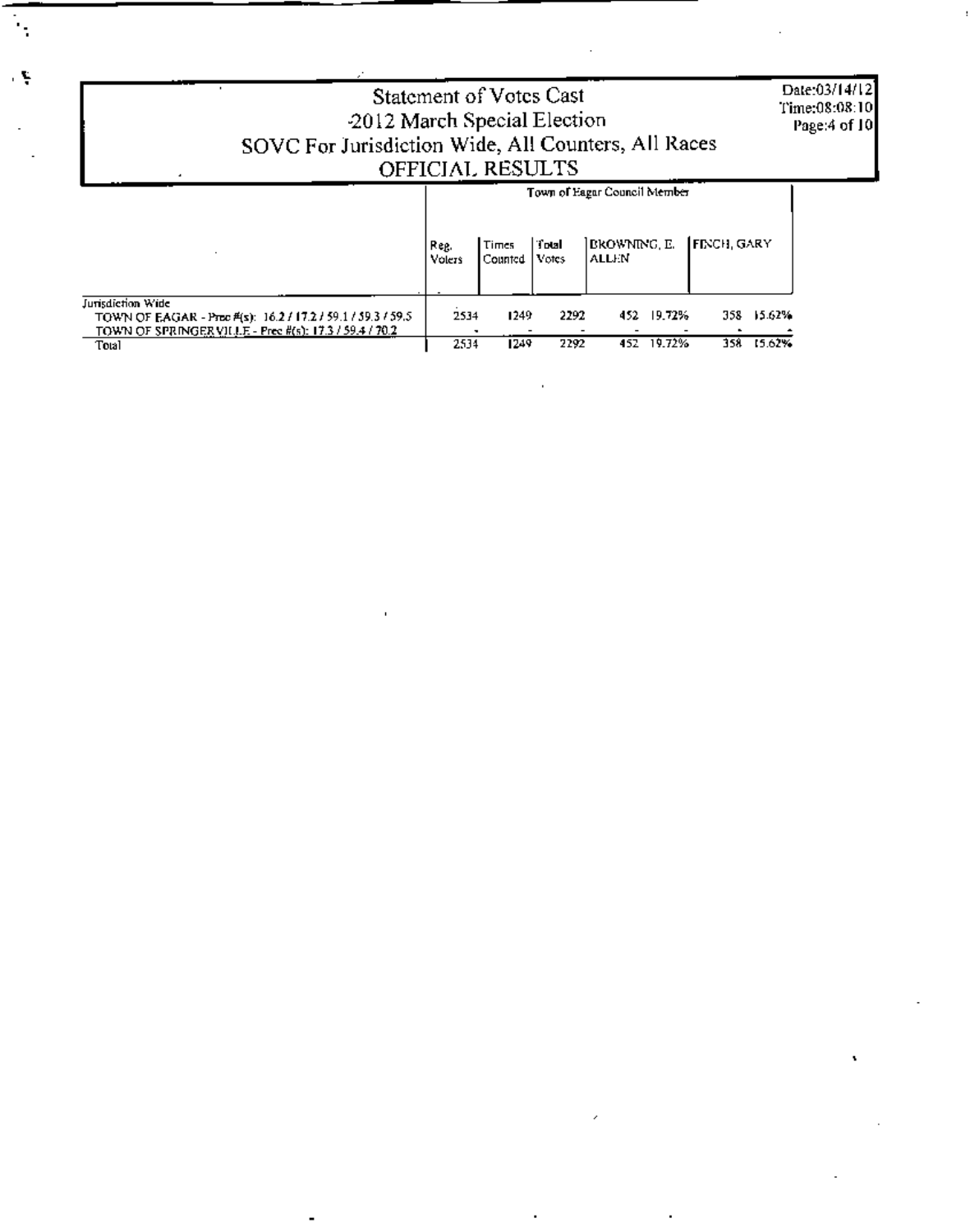| 2012 March Special Election<br>SOVC For Jurisdiction Wide, All Counters, All Races                                                        | Statement of Votes Cast<br>OFFICIAL RESULTS |        |                      |       |                              |            |                    | Date:03/14/12<br>Time:08:08:10]<br>Page:5 of 10 |  |
|-------------------------------------------------------------------------------------------------------------------------------------------|---------------------------------------------|--------|----------------------|-------|------------------------------|------------|--------------------|-------------------------------------------------|--|
|                                                                                                                                           |                                             |        |                      |       | Town of Eagar Council Member |            |                    |                                                 |  |
|                                                                                                                                           | HAMBLIN.<br><b>COWEN</b>                    |        | HAWS, ROBERT MCNEILL |       | 'WINSLOW                     |            | PHELPS, JOHN<br>Ю. |                                                 |  |
| Jurisdiction Wide<br>TOWN OF EAGAR - Prec #(s): 16.2 / 17.2 / 59.1 / 59.3 / 59.5<br>TOWN OF SPRINGERVILLE - Prec #(s): 17.3 / 59 4 / 70.2 | 436                                         | 19 02% | 111                  | 4.84% |                              | 496 21.64% | 430                | 18.76%                                          |  |
| Total                                                                                                                                     | 436.                                        | 19.02% | Ш                    | 4.64% |                              | 496 21.64% |                    | 430 18.76%                                      |  |

 $\mathcal{L}(\mathcal{L}(\mathcal{L}))$  and  $\mathcal{L}(\mathcal{L}(\mathcal{L}))$  . The contribution of the contribution of  $\mathcal{L}(\mathcal{L})$ 

 $\mathcal{L}^{\text{max}}_{\text{max}}$  and  $\mathcal{L}^{\text{max}}_{\text{max}}$ 

 $\mathcal{L}(\mathcal{L}^{\mathcal{L}})$  and  $\mathcal{L}(\mathcal{L}^{\mathcal{L}})$  .

 $\label{eq:2.1} \frac{1}{\sqrt{2}}\int_{\mathbb{R}^3}\frac{1}{\sqrt{2}}\left(\frac{1}{\sqrt{2}}\right)^2\left(\frac{1}{\sqrt{2}}\right)^2\left(\frac{1}{\sqrt{2}}\right)^2\left(\frac{1}{\sqrt{2}}\right)^2\left(\frac{1}{\sqrt{2}}\right)^2.$ 

 $\mathcal{A}^{\mathcal{A}}$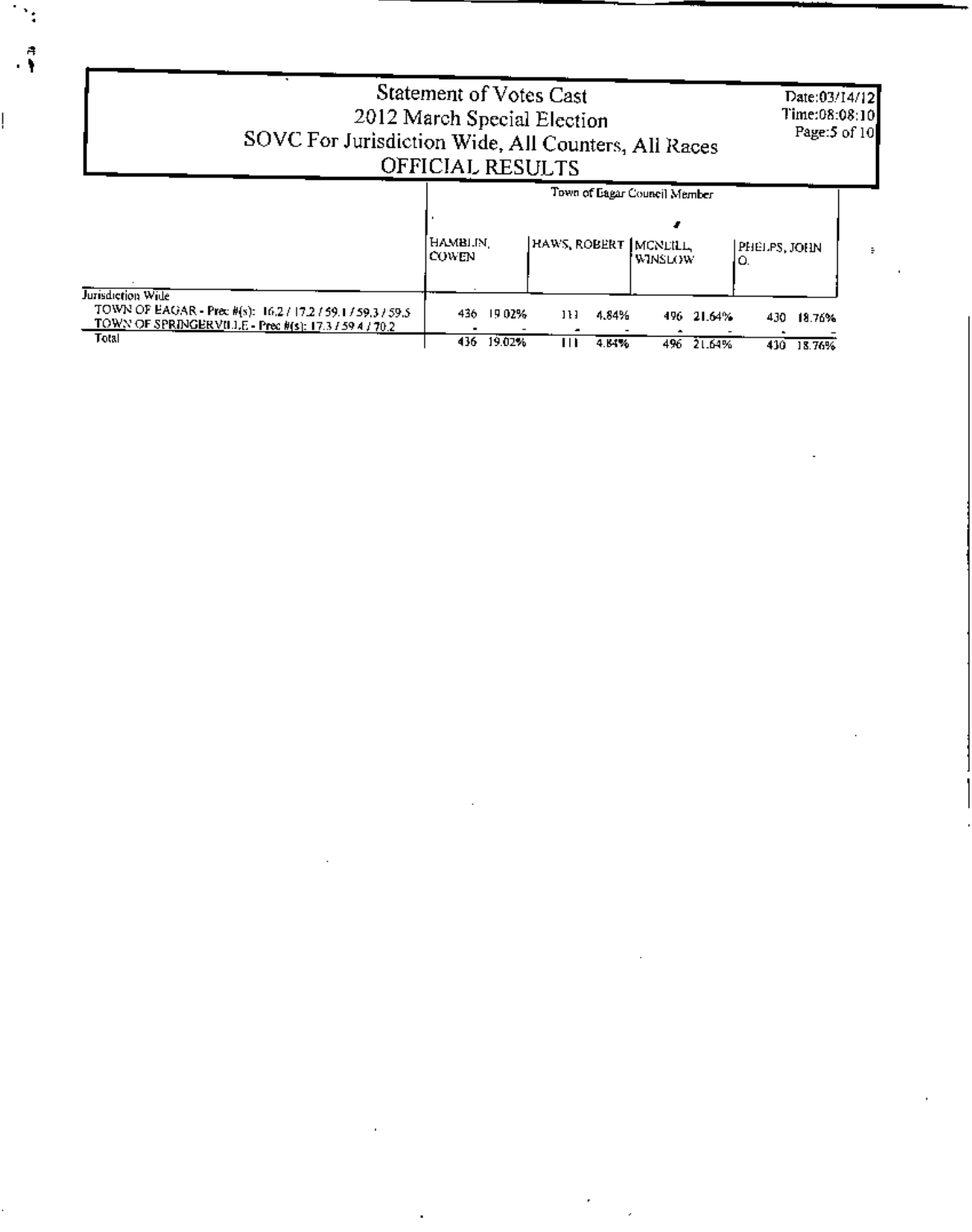| Statement of Votes Cast<br>2012 March Special Election<br>٠<br>SOVC For Jurisdiction Wide, All Counters, All Races<br>OFFICIAL RESULTS               | Date:03/14/12<br>Time:08:08:10<br>Page:6 of 10    |  |
|------------------------------------------------------------------------------------------------------------------------------------------------------|---------------------------------------------------|--|
|                                                                                                                                                      | Town of Eagar<br>Council Member<br>Write-In Votes |  |
| Jurisdiction Wide<br>TOWN OF EAGAR - Prec #(s): $16.2 / 17.2 / 59.1 / 59.3 / 59.5$<br>TOWN OF SPRINGERVILLE - Prec #(s): 17.3 / 59.4 / 70 2<br>Total | 0.39%<br>0.39%                                    |  |

 $\bar{z}$ 

 $\cdot$ 

R.

×

 $\ddot{\phantom{0}}$ 

 $\ddot{\mathbf{y}}$ 

...

 $\epsilon$ 

Î,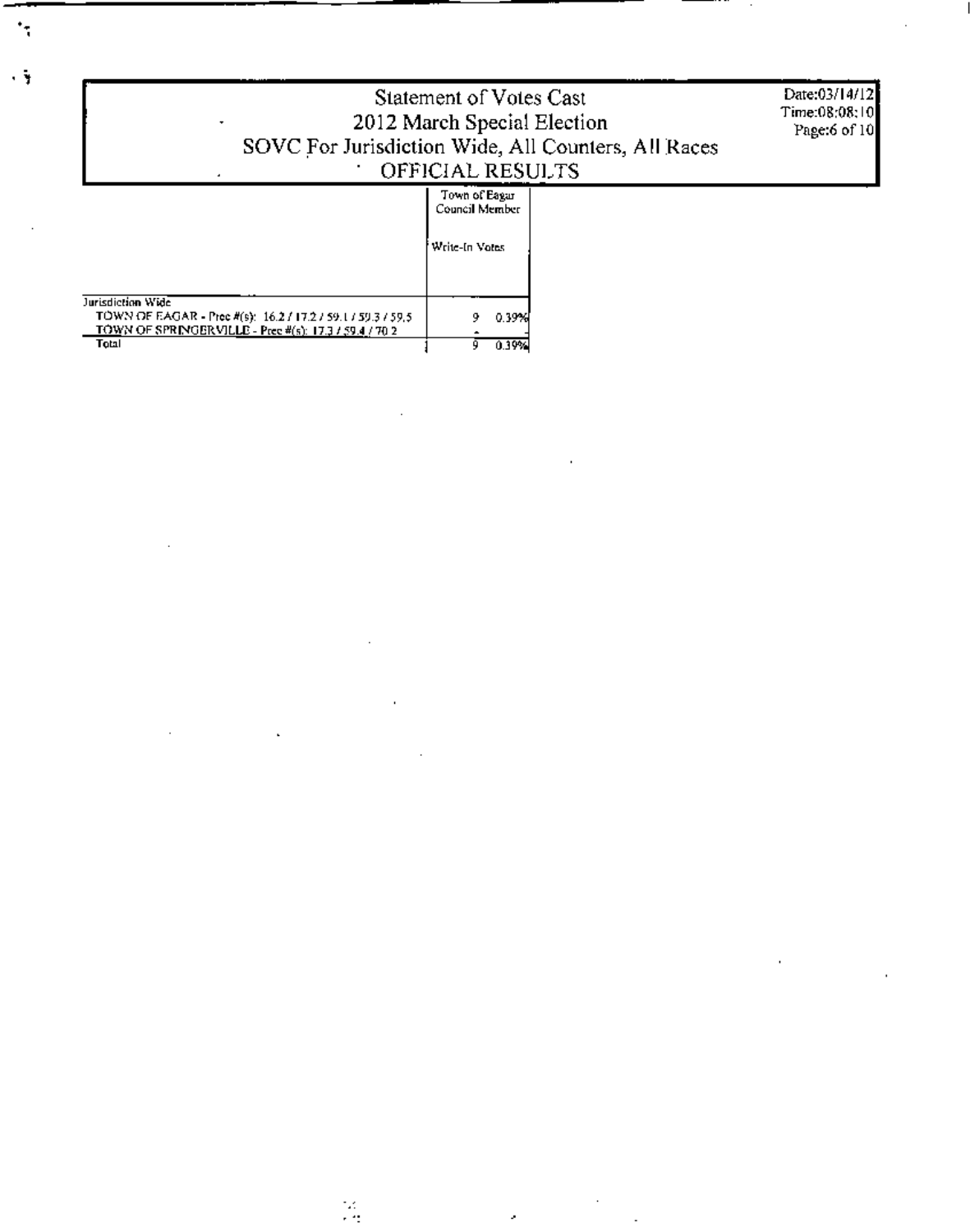Date:03/14/12 Statement of Votes Cast Time:08:08:10 2012 March Special Election Page:7 of 10 SOVC For Jurisdiction Wide, All Counters, All Races OFFICIAL RESULTS Town of Springerville Mayor Reg.<br>Voiets NEDROW, THEREAU, Total Times Counted Votes **MARY RONALD** Jurisdiction Wide TOWN OF EAGAR - Prec #(s): 16.2 / 17.2 / 59.1 / 59.3 / 59.5<br>TOWN OF SPRINGERVILLU - Prec #(s): 17.3 / 59.4 / 70.2  $\frac{951}{951}$ 157 38.39% 409 251 61.37% 413  $\overline{251}$ Total 413 409 61.37%  $\overline{157}$ 38.39%

÷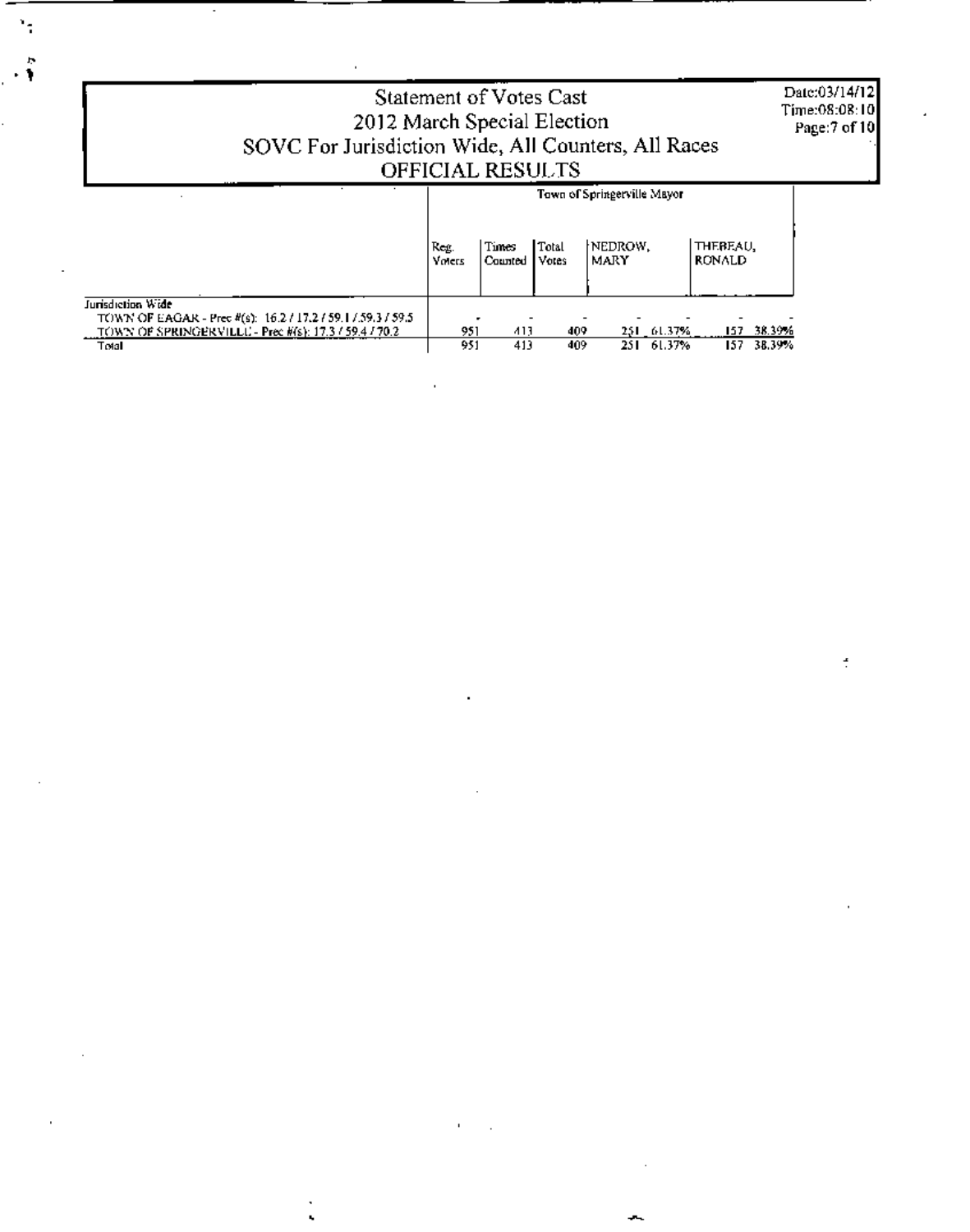|                                                                                                                                                    | Statement of Votes Cast<br>2012 March Special Election<br>SOVC For Jurisdiction Wide, All Counters, All Races<br>OFFICIAL RESULTS | Date:03/14/12<br>Time:08:08:10<br>Page:8 of 10 |
|----------------------------------------------------------------------------------------------------------------------------------------------------|-----------------------------------------------------------------------------------------------------------------------------------|------------------------------------------------|
|                                                                                                                                                    | Town of<br>Springerville Mayor)<br>Write-In Votes                                                                                 |                                                |
| Jurisdiction Wide<br>TOWN OF EAGAR - Prec #(s): 16.2 / 17.2 / 59.1 / 59.3 / 59.5<br>TOWN OF SPRINGERVILLE - Prec #(s): 17.3 / 59.4 / 70.2<br>Total | 0.24%<br>0.24%                                                                                                                    |                                                |

 $\mathcal{L}(\mathcal{L}^{\mathcal{L}})$  and  $\mathcal{L}(\mathcal{L}^{\mathcal{L}})$  and  $\mathcal{L}(\mathcal{L}^{\mathcal{L}})$ 

 $\mathcal{L}(\mathcal{L})$  and  $\mathcal{L}(\mathcal{L})$  .

 $\mathcal{L}(\mathcal{L}^{\mathcal{L}})$  . The set of  $\mathcal{L}^{\mathcal{L}}$ 

 $\mathcal{L}(\mathcal{L}^{\text{max}}_{\mathcal{L}})$  and  $\mathcal{L}^{\text{max}}_{\mathcal{L}}$  and  $\mathcal{L}^{\text{max}}_{\mathcal{L}}$ 

 $\mathcal{L}(\mathcal{L}^{\text{max}}_{\mathcal{L}})$  , where  $\mathcal{L}^{\text{max}}_{\mathcal{L}}$ 

 $\frac{1}{2}$ 

 $\overline{\mathcal{F}}$ 

 $\bar{\nu}$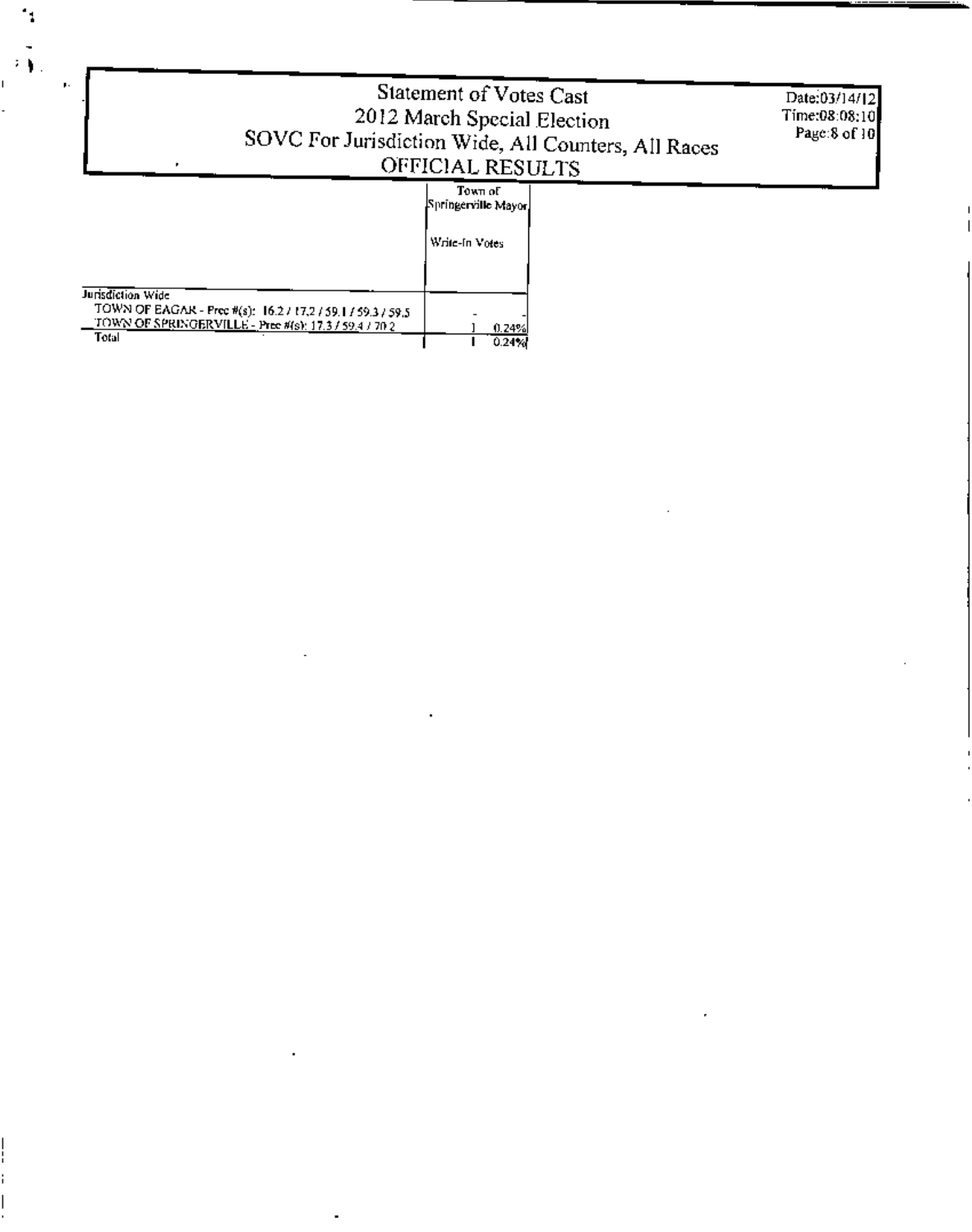Date:03/14/12 Time:08:08:10<br>Page:9 of 10

## Statement of Votes Cast 2012 March Special Election SOVC For Jurisdiction Wide, All Counters, All Races<br>OFFICIAL RESULTS

|                                                                                  | Town of Springerville Council Member |                         |                         |                               |                     |  |  |
|----------------------------------------------------------------------------------|--------------------------------------|-------------------------|-------------------------|-------------------------------|---------------------|--|--|
|                                                                                  | Reg.<br><b>Voters</b>                | <b>Times</b><br>Counted | <b>Total</b><br>  Votes | CHRISTENSEN.<br><b>ISTEVE</b> | IDAVIS.<br> RICHARD |  |  |
| Jurisdiction Wide<br>TOWN OF EAGAR - Proc #(s): 16.2 / 17.2 / 59.1 / 59.3 / 59.5 |                                      |                         |                         |                               |                     |  |  |
| TOWN OF SPRINGERVILLE - Prec #(s): 17.3 / 59.4 / 70.2                            | 951                                  | 413                     | 631                     | 25.04%<br>158                 | 49.76%<br>314       |  |  |
| Total                                                                            | 951                                  | 413                     | 631                     | 25.04%<br>158                 | 49.76%<br>314.      |  |  |

۰,

 $\cdot$  i